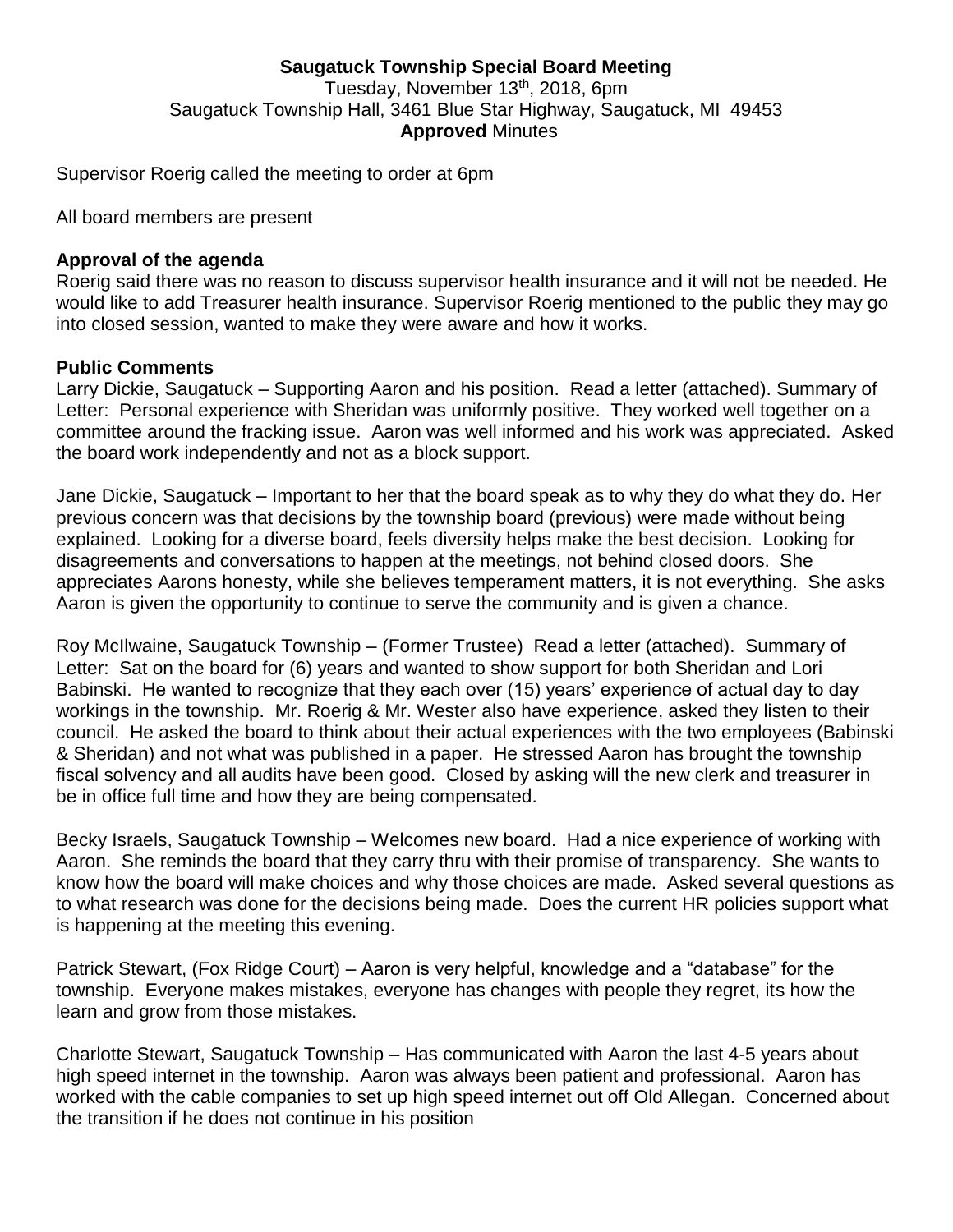Andy Diaz, Saugatuck Township – (also on Saugatuck Township Parks Commission) – Aaron is very professional and got them the information needed in a timely manner. He is asking the board not to make a decision that would divide us even more, believes Aaron is the right man for the job to segway the transition, 15 years' experience is not easy to replace.

Jim Searing, Saugatuck Township (also on Saugatuck Township Parks Commission) – Referenced a meeting he had with a group in regards to the Blue Star Trail Aaron stepped forward to make it happen, he had the courage to do so knowing he would take a lot of heat for it. Feels he is not receiving the credit he deserves.

John Adams, Fennville – President of the Friends of Blue Star Trail – Works closely with Aaron. Aaron has many attributes he (John) found from the city manager he found important in advancing major parks in the community. Aaron was willing to get involved, do the work, and has strong local & technical & people knowledge. Aarons true enthusiasm and true commitment to the community will be hard to duplicate.

Lori Babinski, Saugatuck Township – She felt there were only (2) incidents she could think of that caused Aarons job to be in question. The first was when Aaron met with the two city managers & zoning administrators and secretly recording a meeting. She (Lori) believe he did it to protect himself even though she felt it was wrong to do. While she didn't agree with it, she understands he is only human and makes mistakes. The second is when Aaron and previous supervisor got into heat discussion after hours. She has seen many heated discussions in her years there and none of those warranted someone losing their job. Aaron has a wealth of knowledge, doesn't miss meetings, and works 5 days a week here at the office for very little salary. He treats everyone fair and does not have much turnover of his employees. She believe the manager is not at fault, but the board for directing him to do so. Lori asks the board to keep Aaron he is a good person.

Sherry Mason, Plainwell (Saugatuck Township Certified Accessor of Records) – wants to go on record with the new board, and as a civil servant for over 30 years she said the people who work the daily grind are the ones who help make you, the board, look good. She hopes that the board takes this into consideration. She has worked very well with both Aaron and Laurie for 13 years now and cannot say enough about their hard work and their ethics as well as their knowledge and willingness to learn.

Donna Leonard , Saugatuck – She has known Aaron and his family a long time, and is in and out of township hall often. She has found Aaron and Laurie (and Brad) to be very proficient in their jobs. Laurie has always answered kindly, Aaron has always been friendly and helpful and knows everything she has ever asked him. She asks the board keep Aaron on. She is confused as to how everyone is training and what is going on. Overall does not agree with recall or what is going on.

Tony Schippa, Saugatuck Township – Thank you to the board for taking the time and effort to run as well as future work. He commends those who speak for Aaron, but he feels the person who is responsible for Aaron being put in this position(job on the line), is Aaron himself. He (Tony) witnessed things that were not very nice. He suggested Aaron writes a letter of resignation versus being fired as it would be better for his future job search.

**Correspondence** None

**Unfinished Business** None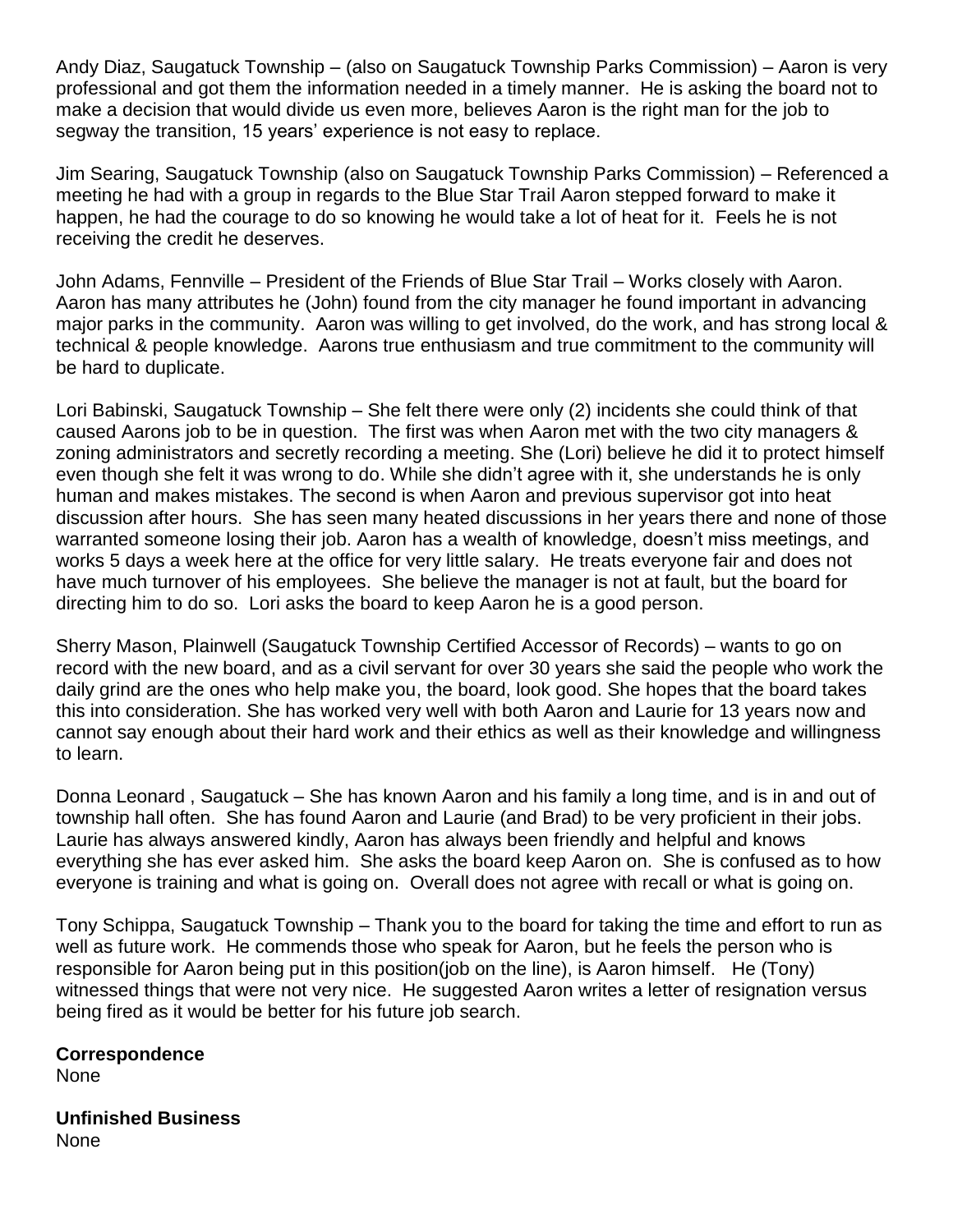### **New Business**

## A. Transition of Board Members – Compensation

*This is actually meant to focus on Former Board Members compensation as employees.*

Helmrich asked when previous board members stopped their pay. Roerig stated the County Board of Election law states once vote is certified (last Wednesday at 2pm) their job is over. Laurie loss \$10,937 as elected official, and Brad \$10,428 disappeared. Jon is being paid immediately, the Clerk position dollar amount is going into the bank. There is an addition to this: Lori is an employee of the township as is Aaron. Lori is an employee and has not stopped, she only lost her elected official status. Helmrich wanted to know when he becomes an employee not just an elected official. Wester stated he will take no administrative salary or the health care package (he is only taking the voted in salary of \$10,937) as the clerk and appoints Lori Babinski as the deputy Clerk. The board will need to move Lori from the Treasurer Admin role & salary to the Clerk Admin role & salary. Abby asked if Bill appoints Lori does the board get any say. Roerig said the deputy Clerk position is appointed by the elected clerk during their time in office. The board will then vote on compensation, and approve the hiring. Further discussion among the board will happen in close session. Helmrich noted he would like to do all the administrative as well as the elected official.

# B. Supervisor Health Benefits

Not Necessary

# C. Board Appointments

Helmrich would like to service the township on the Planning Commission. Stacy asked to do the Fire Board and Abby asked to do the Road Commission. Roerig is resigning from the fire board and nominates Stacy Aldrich as the representative of the Fire Township Board, as well as an alternate on the board of appeals. Wester Seconds. No Discussion. Roll Call Vote: All voted yes. Roerig nominates Helmrich to be the board for Planning Commission. Discussion: Roerig mentioned that Helmrich resigned from the Saugatuck Dunes Coastal Alliance Board. Aldrich second. Roll Call – All Yes. Roerig nominated Bigford to be the Road Committee. Helmrich second. No Discussion. Roll Call Vote – All Yes.

### D. MTA Membership & Training

Abby asked it added to the agenda. She has been active in pursing MTA support and training. Has some information she gathered. Asked we pay to become members, they provide training and other supportive needs that would be beneficial to the new board. Unlimited phone support would be provided. Advocate for local governments. Training coming up this December. \$5174.04 a year (based on taxable value). Roerig asked if it's worth spending that much per year. Abby states it can save us in legal fee's with their guidance and advice. It also provides 45% less on training and material, unlimited phone support and is a great resource for board members. Wester asked if we can do training without being a member, and yes you can. The Township is 1 of 10 who are not members, the other 99% of townships are. Roerig suggests the training happen, but further discussion and time perhaps be put off. Abby thinks we should go forward with it now and wants that help and advice during the transition. Helmrich makes the motion that the Township rejoin the Michigan Township Association ASAP. Stacey second. Motion passes 4-0. Wester voted no.

E. Staffing Analysis. Record number of voters, and they ran on change. There were many reasons why people wanted this, not just a few. Helmrich wants to a comprehensive study on how township government is organized. Who is full time/part time/volunteers. Sometimes an opportunity comes along to bring in fresh air, fresh ideas, etc. He wants to see the whole staff analyses. There might be new ways to do things, just because you've done it a long time doesn't mean there isn't more to learn. Roerig – What exactly do you want to analyze. Helmrich – how the office and employees work.